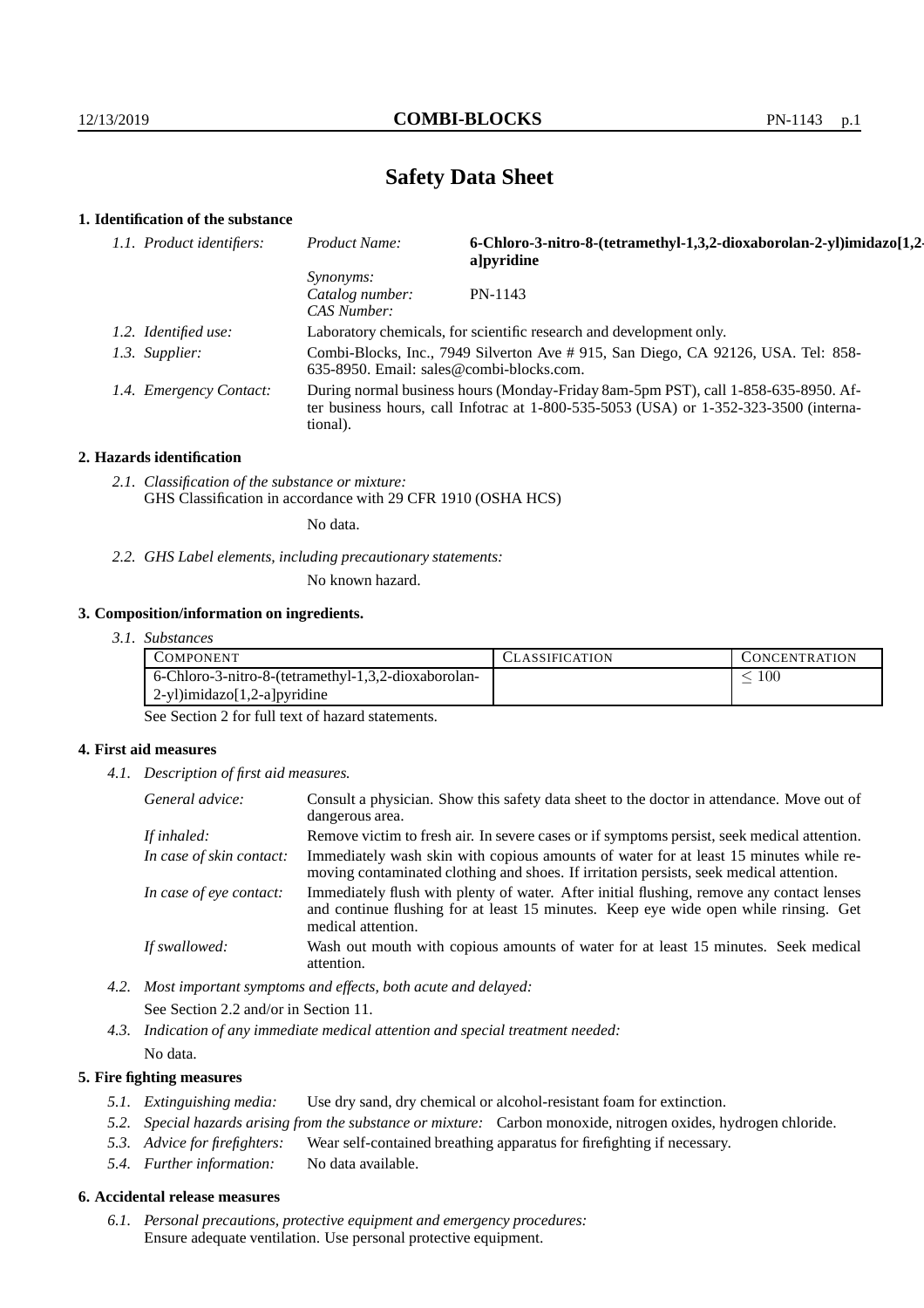|  | 6.2. Environmental precautions:                                                                                                                                                        |                                                                                                                                                                                                                                                                     |  |
|--|----------------------------------------------------------------------------------------------------------------------------------------------------------------------------------------|---------------------------------------------------------------------------------------------------------------------------------------------------------------------------------------------------------------------------------------------------------------------|--|
|  | Should not be released into the environment. See Section 12 for additional ecological information.                                                                                     |                                                                                                                                                                                                                                                                     |  |
|  | 6.3. Methods and materials for containment and cleaning up:                                                                                                                            |                                                                                                                                                                                                                                                                     |  |
|  | Sweep up or vacuum up spillage and collect in suitable container for disposal.                                                                                                         |                                                                                                                                                                                                                                                                     |  |
|  | 6.4. Reference to other sections:                                                                                                                                                      |                                                                                                                                                                                                                                                                     |  |
|  | Refer to protective measures listed in Sections 8 and 13.                                                                                                                              |                                                                                                                                                                                                                                                                     |  |
|  | 7. Handling and storage                                                                                                                                                                |                                                                                                                                                                                                                                                                     |  |
|  |                                                                                                                                                                                        | 7.1. Precautions for safe handling: Avoid contact with skin and eyes. Avoid inhalation of vapour or mist. Keep away<br>from sources of ignition - No smoking. Take measures to prevent the build up of electro-<br>static charge. For precautions see section 2.2.  |  |
|  |                                                                                                                                                                                        | 7.2. Conditions for safe storage, including any incompatibilities: Store under $-20^{\circ}$ C. Keep container tightly closed in<br>a dry and well-ventilated place. Containers which are opened must be carefully resealed<br>and kept upright to prevent leakage. |  |
|  | 7.3. Specific end use(s):                                                                                                                                                              | Laboratory chemicals, for scientific research and development only.                                                                                                                                                                                                 |  |
|  | 8. Exposure Controls / Personal protection                                                                                                                                             |                                                                                                                                                                                                                                                                     |  |
|  | 8.1. Control parameters:                                                                                                                                                               |                                                                                                                                                                                                                                                                     |  |
|  | Components with workplace control parameters: Contains no substances with occupational exposure limit values.                                                                          |                                                                                                                                                                                                                                                                     |  |
|  | 8.2. Exposure controls:                                                                                                                                                                |                                                                                                                                                                                                                                                                     |  |
|  | Appropriate engineering controls: Ensure that eyewash stations and safety showers are close to the workstation<br>location. Ensure adequate ventilation, especially in confined areas. |                                                                                                                                                                                                                                                                     |  |
|  | Personal protective equipment:                                                                                                                                                         |                                                                                                                                                                                                                                                                     |  |
|  | Eye/face protection:                                                                                                                                                                   | Wear appropriate protective eyeglasses or chemical safety goggles as described by OSHA's<br>eye and face protection regulations in 29 CFR 1910.133 or European Standard EN166.                                                                                      |  |
|  | Skin protection:                                                                                                                                                                       | Handle with gloves. Gloves must be inspected prior to use. Use proper glove removal<br>technique (without touching glove's outer surface) to avoid skin contact with this product                                                                                   |  |

| Eye/face protection:                                                                                                                                                                                                                                                            |                                                                                                                                                                                                                                                                                                                        | Wear appropriate protective eyeglasses or chemical safety goggles as described by OSHA's<br>eye and face protection regulations in 29 CFR 1910.133 or European Standard EN166. |
|---------------------------------------------------------------------------------------------------------------------------------------------------------------------------------------------------------------------------------------------------------------------------------|------------------------------------------------------------------------------------------------------------------------------------------------------------------------------------------------------------------------------------------------------------------------------------------------------------------------|--------------------------------------------------------------------------------------------------------------------------------------------------------------------------------|
| Skin protection:                                                                                                                                                                                                                                                                | Handle with gloves. Gloves must be inspected prior to use. Use proper glove removal<br>technique (without touching glove's outer surface) to avoid skin contact with this product.<br>Dispose of contaminated gloves after use in accordance with applicable laws and good<br>laboratory practices. Wash and dry hands |                                                                                                                                                                                |
| Complete suit protecting against chemicals, Flame retardant antistatic protective clothing.,<br><b>Body Protection:</b><br>The type of protective equipment must be selected according to the concentration and<br>amount of the dangerous substance at the specific workplace. |                                                                                                                                                                                                                                                                                                                        |                                                                                                                                                                                |
| Respiratory protection:                                                                                                                                                                                                                                                         |                                                                                                                                                                                                                                                                                                                        |                                                                                                                                                                                |
| Control of environmental exposure:                                                                                                                                                                                                                                              | drains.                                                                                                                                                                                                                                                                                                                | Prevent further leakage or spillage if safe to do so. Do not let product enter                                                                                                 |

## **9. Physical and chemical properties**

*9.1. Information on basic physical and chemical properties*

| (a)                        | Appearance:                                   | No data  |
|----------------------------|-----------------------------------------------|----------|
| (b)                        | Odour:                                        | No data  |
| (c)                        | Odour Threshold:                              | No data  |
| (d)                        | $pH$ :                                        | No data  |
| (e)                        | Melting point/freezing point:                 | No date. |
| (f)                        | Initial boiling point and boiling range:      | No data  |
| (g)                        | Flash point:                                  | No data  |
| (h)                        | Evaporatoin rate:                             | No data  |
| (i)                        | Flammability (solid, gas):                    | No data  |
| (j)                        | Upper/lower flammability or explosive limits: | No data  |
| (k)                        | Vapour pressure:                              | No data  |
| $\left( \mathrm{l}\right)$ | Vapour density:                               | No data  |
| (m)                        | Relative density:                             | No data  |
| (n)                        | Water solubility:                             | No data  |
| $\rm (o)$                  | Partition coefficient: n-octanol/water:       | No data  |
| (p)                        | Auto-ignition:                                | No data  |
| (q)                        | Decomposition temperature:                    | No data  |
| (r)                        | Viscosity:                                    | No data  |
| (s)                        | Explosive properties:                         | No data  |
| (t)                        | Oxidizing properties:                         | No data  |